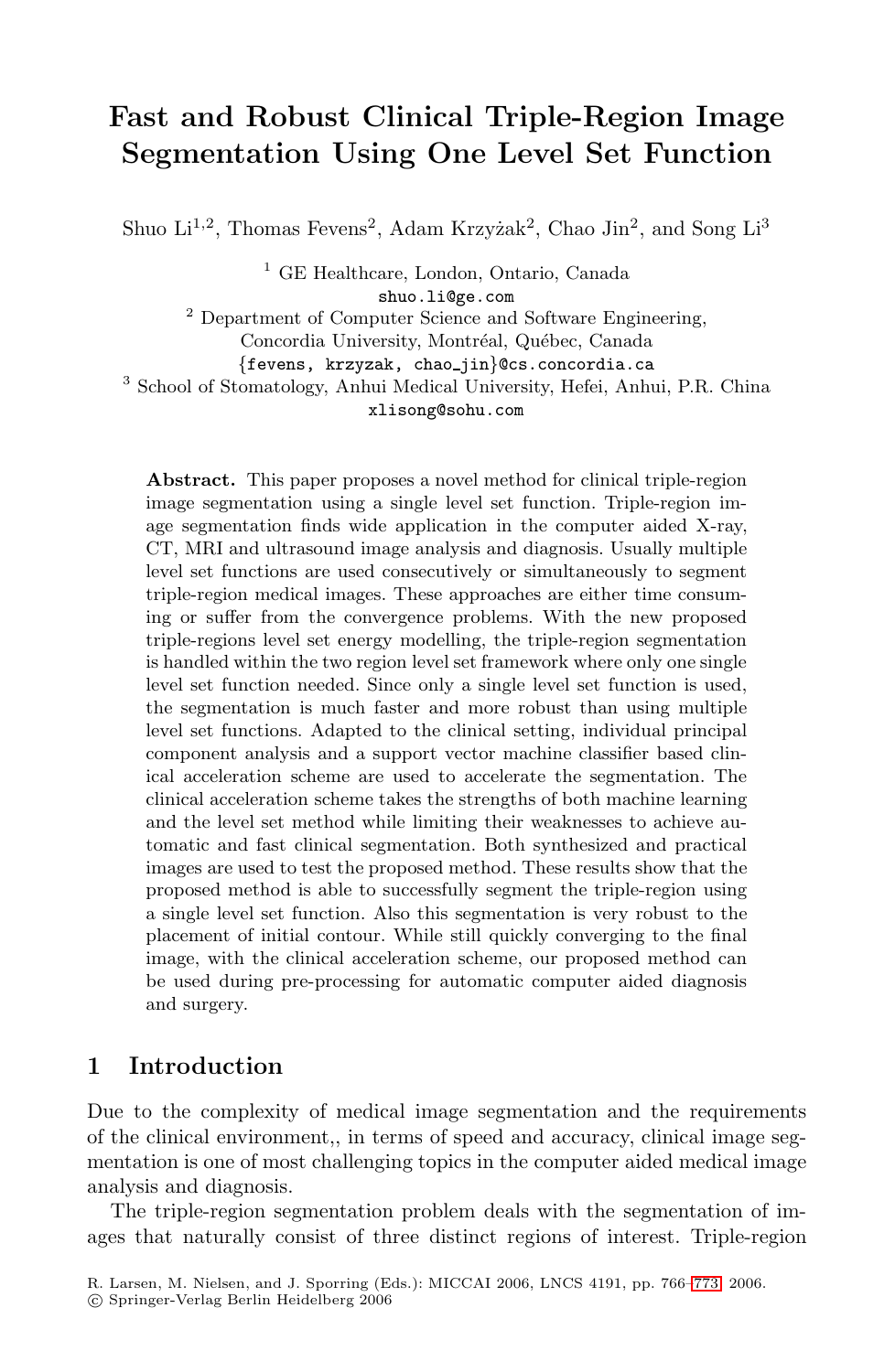segmentation finds wide application in medical imaging due to the fact that most X-rays, CT, MRI and ultrasound images can be modeled as a triple-region segmentation problem. This paper reports on our work towards a robust and efficient clinical triple-region image segmentation method using one of the latest image processing techniques: the level set method.

Level set methods have been shown to be one of the most versatile techniques for medical image segmentation due to its ability to capture the topology of shapes in medical imagery. Although some work have been reported on medical image segmentation using level set [1,2], there are many challenges remain in the application of level set for medical image segmentation, especially clinical image segmentation, even for triple-region images.

## **2 Challenges**

### **2.1 Coupled Versus Hierarchical**

The main problem of the level set representation lies in the fact that a level set function is restricted to the separation of two regions. As soon as more than two regions are considered, the level set idea loses much of its attractiveness. Only a few papers focus on level set based segmentation for more than two regions, which can be divided into the following two categories: coupled level set and hierarchical level set.

**Coupled Level Set.** Coupled level set employs multiple level set function simultaneously for multi-region segmentation. In [3], Zhao *et al.* assign one level set function to each region. The number of level set function is equal to the number of regions in the image. A very similar framework for classification was proposed by Samson in [4]. Both techniques, however, assume an initially fixed number of regions. This assumption is omitted in [5] where the number of regions is estimated in a preliminary stage by means of a Gaussian mixture estimate of the image histogram. This way, the number of mixture coefficients determines the number of regions. A considerably different approach is proposed by Vese and Chan in [6]. By their method, the level set functions are used in such a way that  $N$  regions are represented by only  $log_2N$  level set functions. Unfortunately, this will result in empty regions if  $log_2N$  is a float rather than a integer. These empty regions have undefined statistics, though the statistics still appear in the evolution equations. To segment a triple-region image using coupled level set method, three coupled level set functions are usually used. However in [7], Li *et al.* proposed a competitive level set which uses two coupled level set functions to segment triple regions. In general, the coupled level set suffers from the slow converge and local minimal problem.

**Hierarchical Level Set.** Hierarchical level set segmentation [8,9] employs an hierarchical approach to extend two region segmentation method to multiple region segmentation. The image is first segmented into two regions by one level set function. Then based on the variance analysis of each region, the program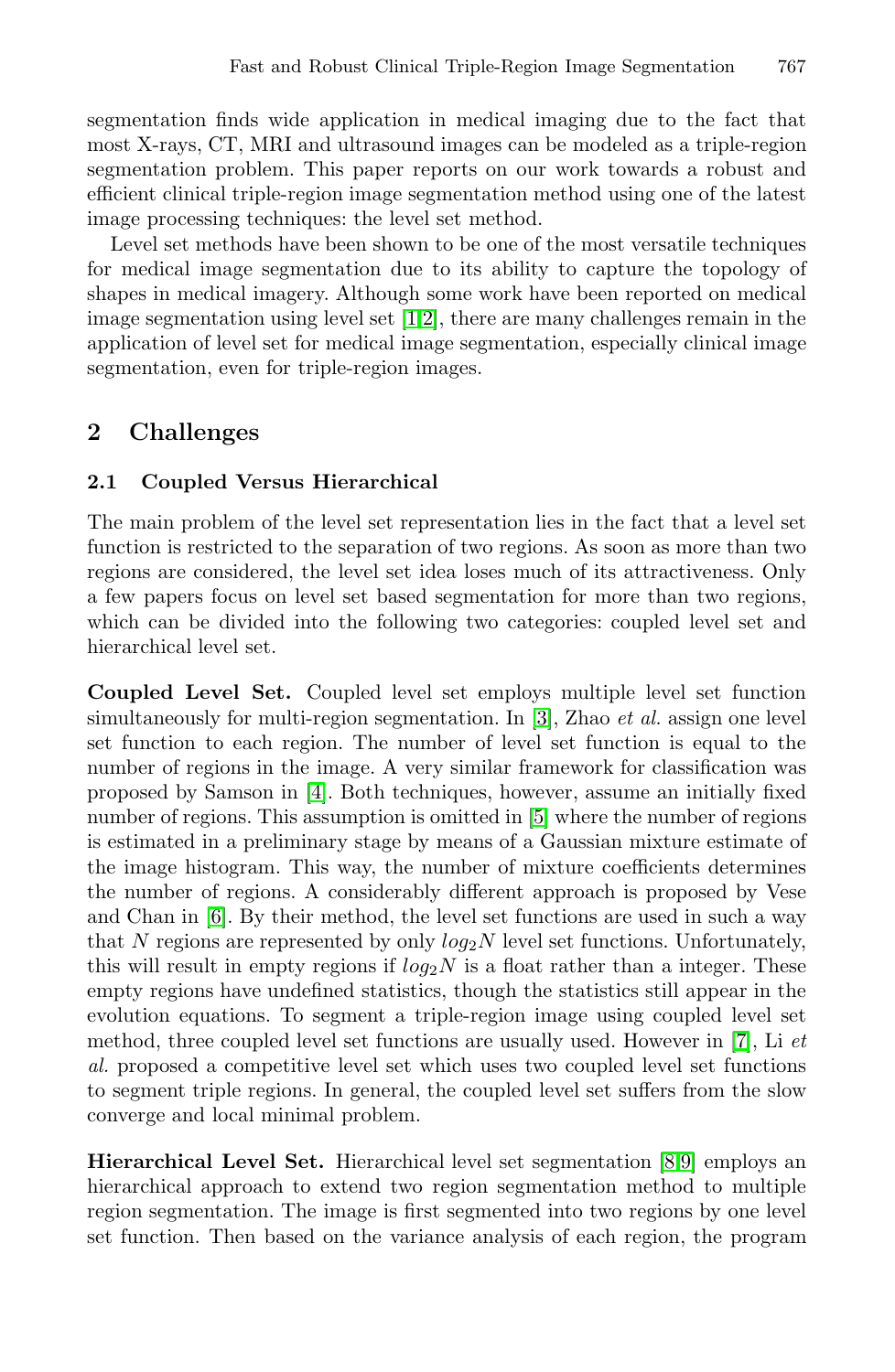768 S. Li et al.

decides to further segment one or both regions. The procedure is done recursively until the whole image is properly segmented. Although comparing to coupled level set, hierarchical level set has advantage as easy implementation and fast segmentation. However for triple-region segmentation, it requires using two level set segmentation consecutively. And therefore the processing time is at least doubled.

As described above, the prominence of current level set based segmentation is lost as soon as more than two regions come into play. The purpose of this paper is to address this problem for a particular image segmentation problem: tripleregion medical image segmentation using level set framework while preserving its advantages.

#### **2.2 Clinical Segmentation Using Level Set**

Moreover as indicated in [10], although efficient, level sets are not suitable for clinical segmentation. This is not only because it is usually a time consuming method, when coupled with complicated medical structure, even using only three coupled level set functions can be very time consuming, but also because of the following factors: level set is sensitive to the placement of initial contour. Therefore the running time of level set method heavily relies on the position and size of the initial curves and the complexity of objects, coupled level set functions do not converge for some initial curves and for some cases, different initial contours may give different segmented results. A good level set based clinical image segmentation method should be able to overcome all of these problems.

### **3 Proposed Framework**

To overcome the above problems, we propose a novel idea of using single level set function to segment the three regions. The proposed level set functional formulates triple-region segmentation as two dual-region segmentation. Since only one level set function is used, it is much faster and robust, comparing to existing level set method.

To adapt the processing in clinical setting, we combine the strength of pattern classifier and level set to achieve a robust and fast clinical segmentation for three regions medical images. A pattern classifier and individual principal component analysis are used to accelerate the pathological level set segmentation. The evolution of the level set function achieves a fast and robust triple-region segmentation since the initial contour provided by the SVM and PCA is very close to the final contour.

#### **3.1 Level Set Modelling**

For a clear description, the three regions are named as bright region (BR), grey region (GR), and dark region (DR) as shown in the Fig. 1. According the Mumford and Shah modelling, the correct segmentation can be obtained by minimizing energy function given as: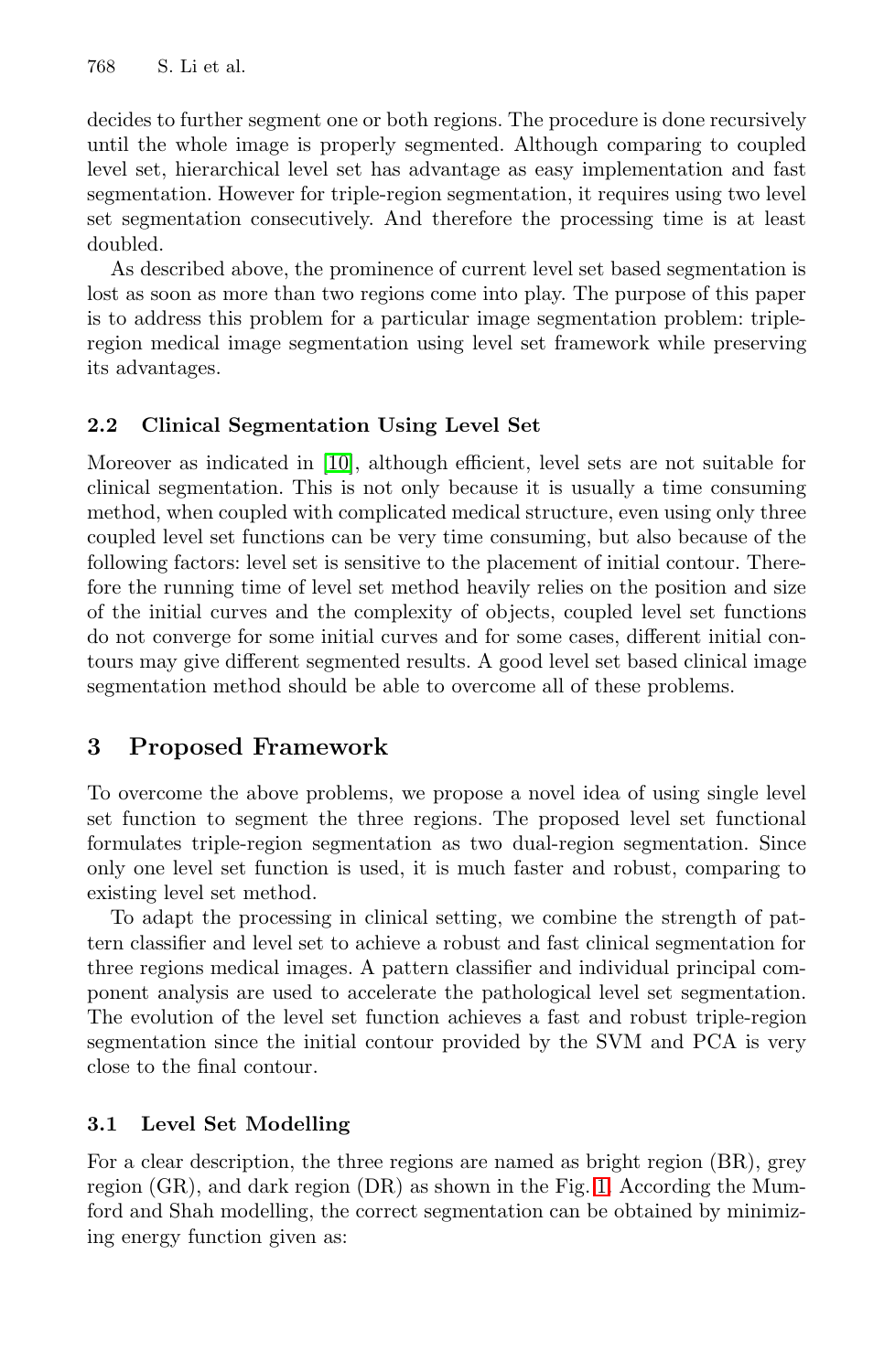$$
E(\Phi) = \lambda_1 \iint_{\Omega_{BR}} \frac{(u - c_{BR})^2}{\sigma_{BR}^2} dx dy + \lambda_2 \iint_{\Omega_{GR}} \frac{(u - c_{GR})^2}{\sigma_{GR}^2} dx dy
$$
  
+ 
$$
\lambda_3 \iint_{\Omega_{DR}} \frac{(u - c_{DR})^2}{\sigma_{DR}^2} dx dy
$$
 (1)

where  $c_i$  and  $\sigma_i$  are mean intensity value and variance of the region  $\Omega_i$  and  $\lambda_i$ is a constant.

To formulate the three regions segmentation problem into two region segmentation framework, a new energy function is proposed as shown in Eq. 2. By the functional proposed, the triple-region segmentation is naturally formulated simultaneously as solving two dual region segmentation problems: grey region versus dark region and grey region versus bright region.

$$
E(\Phi) = \lambda_1 \iint_{\Omega_-} Min(\frac{(u-c_{BR})^2}{\sigma_{BR}^2}, \frac{(u-c_{DR})^2}{\sigma_{DR}^2}) dx dy + \lambda_2 \iint_{\Omega_+} \frac{(u-c_{GR})^2}{\sigma_{GR}^2} dx dy \tag{2}
$$

where the function  $Min(x, y)$  returns the smaller value of x and y.



**Fig. 1.** Triple-region modelling

**Fig. 2.** Feature extraction diagram

To achieve fast and robust segmentation, a hybrid level set functional that combines minimal variance (Eq. **??**), the optimal edge integrator [10] and the geodesic active contour model [10] is used:

$$
E = E(\Phi) - \gamma_1 E_{LAP} + \gamma_2 E_{GAC}, \qquad (3)
$$

where  $\gamma_i$  are constants, the geodesic active contour  $(E_{GAC})$  and edge functional  $(E_{LAP})$  are defined in Eq. 4.

$$
E_{GAC}(C) = \iint g(C)dxdy
$$
  
\n
$$
E_{LAP}(C) = \int_C \langle \nabla, \mathbf{n} \rangle ds + \iint_{\Omega_C} K_u |\nabla u| dx dy.
$$
\n(4)

Here  $K_u$  is the mean curvature of the level set function, **n** is the unit vector normal to the curve and  $ds$  is the arc length of curve  $C$ .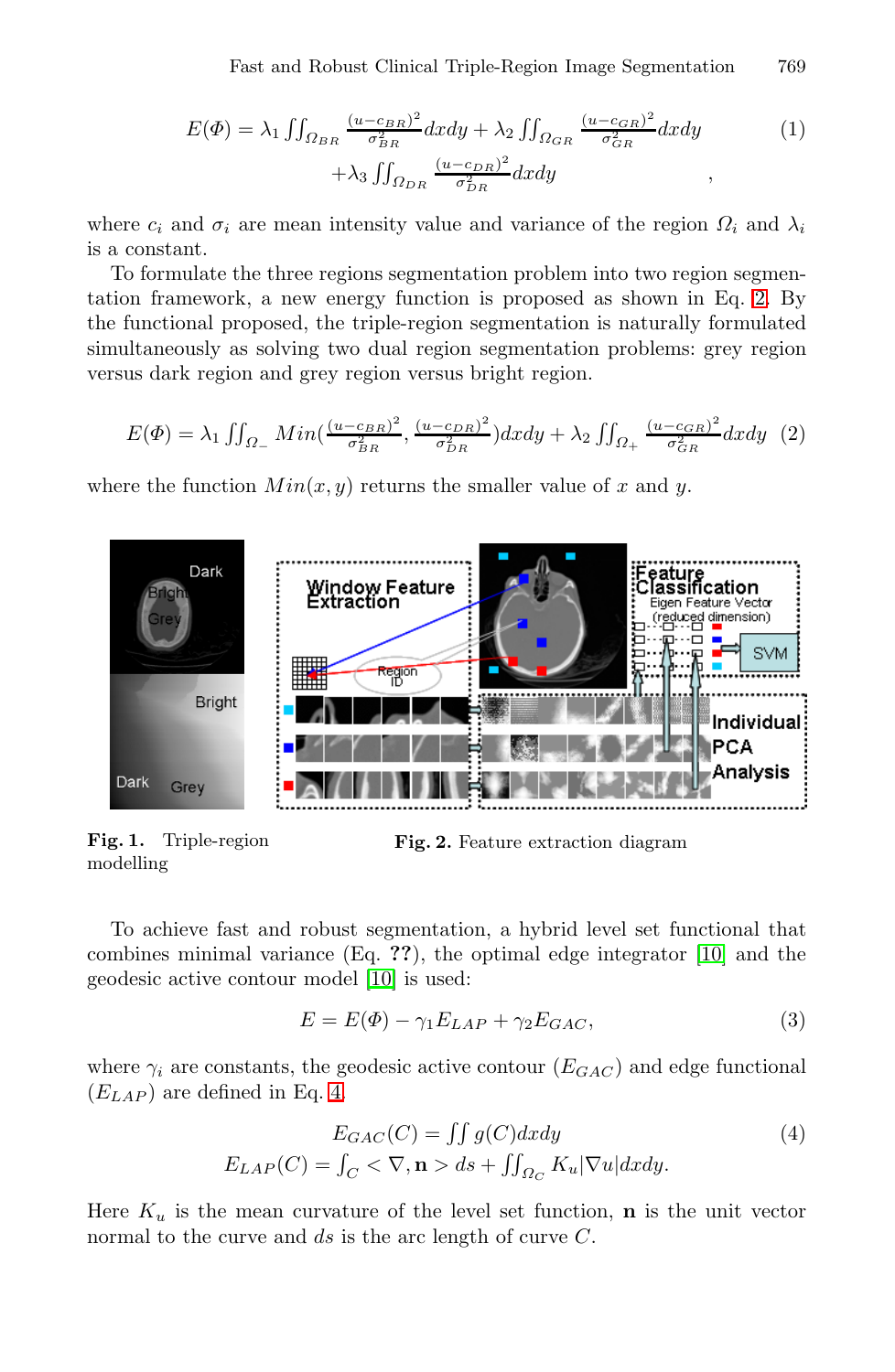770 S. Li et al.

Function  $g(x, y)$  is an inverse edge indicator function, which is defined as  $g(x, y) = \alpha^2/(\alpha^2 + |\nabla u|^2)$ , where  $\alpha$  is a constant and  $\nabla$  is the gradient operator. The level set function  $\Phi$  is derived from the functional in Eq. 3 as shown:

$$
\frac{\partial \Phi}{\partial t} = \delta_{\varepsilon}(\Phi) \left[ \gamma_2 \operatorname{div}(g \frac{\nabla \Phi}{|\nabla \Phi|}) - \lambda_2 \frac{(u - c_{GR})^2}{\sigma_{GR}^2} H(\Phi) - \gamma_1 u_{\xi\xi} \right] \n+ \lambda_1 \operatorname{Min}(\frac{(u - c_{BR})^2}{\sigma_{BR}^2}, \frac{(u - c_{DR})^2}{\sigma_{DR}^2})(1 - H(\Phi)) \right],
$$
\n(5)

where  $H(\cdot)$  is the Heaviside function,  $div(\cdot)$  is the divergence operator, and  $u_{\xi\xi} = \Delta u - K_u |\nabla u|.$ 

#### **3.2 Clinical Acceleration**

Designed for the dental clinical setting, the segmentation has a clinical acceleration scheme, which divides the segmentation into two stages: a training stage and a clinical segmentation stage. During the training stage, first, manually chosen representative images, which consist of three regions, are segmented by the level set segmentation method proposed. Then the results are used to train a support vector machine (SVM) after PCA. During the clinical segmentation stage, images are first classified by the trained SVM after PCA, which provides initial contours. The evolution of the level set function will give the final segmentation result. Instead of using global PCA, we use the individual PCA approach described in [11], since it is able to reduce more dimensions than global PCA. The feature extraction process is described in Fig. 2.

#### **4 Experimental Results**

Both a synthesized image and real medical images (CT and X-ray) are used to test the proposed method. The results are shown and analyzed below.

#### **4.1 Segmentation**

First the proposed level set segmentation method is tested using a synthesized triple-region image as shown in Figs. 3, and 4. The original image consists of three Gaussian distributed regions. As shown in the Fig. 3, the proposed level set method successfully segments the grey region from the dark region and bright region with one level set function only. Compared to using three level set functions,



**Fig. 3.** Segmentation results on synthesized triple-region image. (a) Iteration 0. (b) Iteration 10. (c) Iteration 20. (d) Iteration 40. (e) Iteration 60. (f) Iteration 80.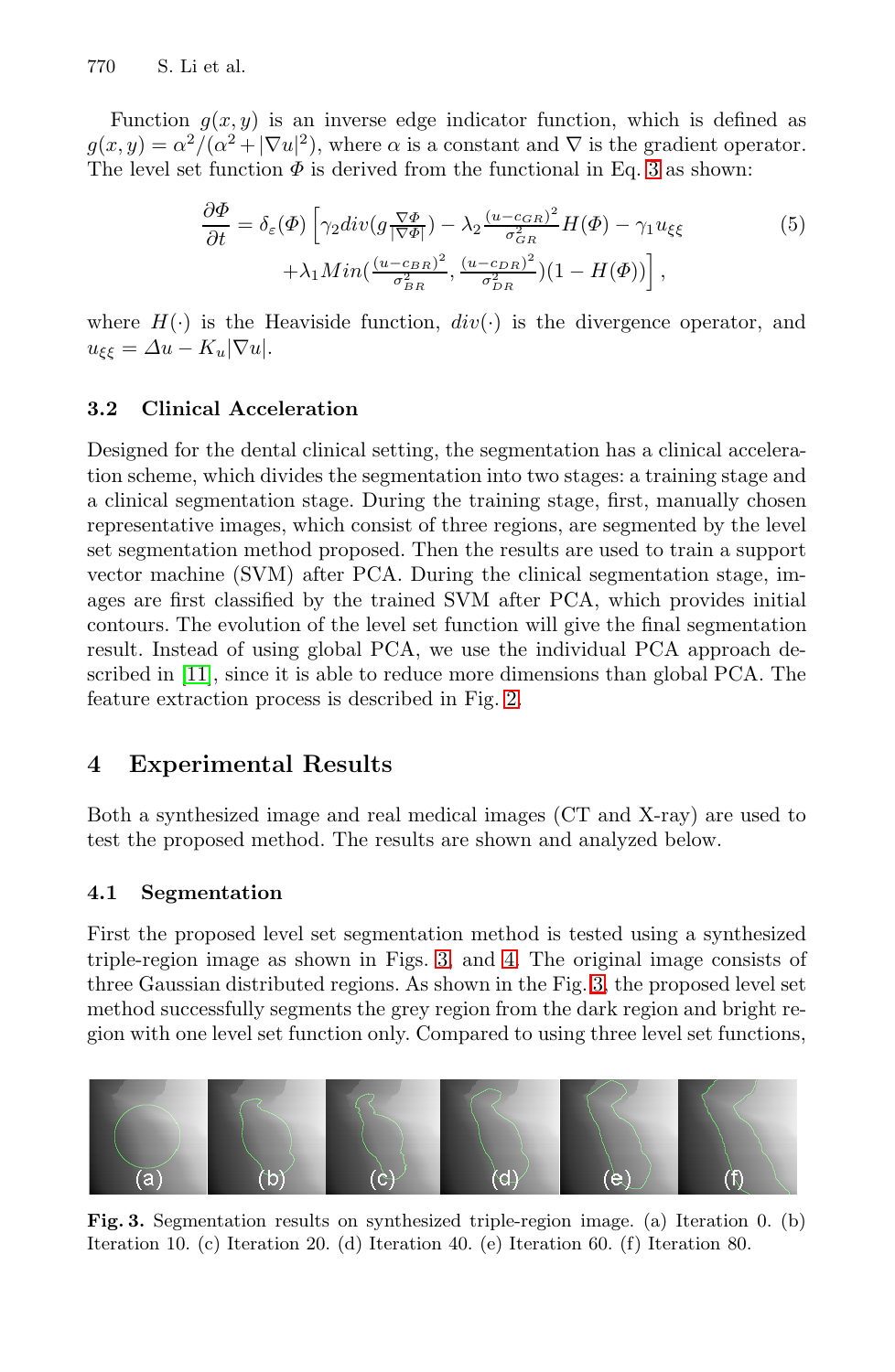

**Fig. 4.** Segmentation results on synthesized triple-region image with different initial contours. (a) Iteration 0. (b) Iteration 60. (c) Iteration 100. (d) Iteration 0. (e) Iteration 60. (f) Iteration 100.

one level set function is much faster and more robust. Moreover the segmentation method is robust to position of the initial contour. Regardless of where the initial contour is placed, where you put the initial contour, the level set still able to converge to the final correct segmentation as shown in Figs. 3 and 4.



**Fig. 5.** Segmentation results on CT image with contour of middle region. (a) Iteration 0. (a) Iteration 10. (c) Iteration 20. (d) Iteration 40. (e) Iteration 60. (f) Iteration 80.



**Fig. 6.** Segmentation results on CT image. (a) Iteration 0. (a) Iteration 10. (c) Iteration 20. (d) Iteration 40. (e) Iteration 60. (f) Iteration 80.

Figs. 5 to 7 show segmentation results on CT head scan. Fig. 5 shows the evolution of zero contour and Fig. 6 shows the region segmentation in correspondent to zero curve evolution. Fig. 7 shows the contour and region evolution on another slice of scan. Figs. 8(a-c) show the segmentation results on an astrophysics



**Fig. 7.** (a) Iteration 0. (b) Iteration 30. (c) Iteration 50. (d) Iteration 0. (e) Iteration 30. (f) Iteration 50.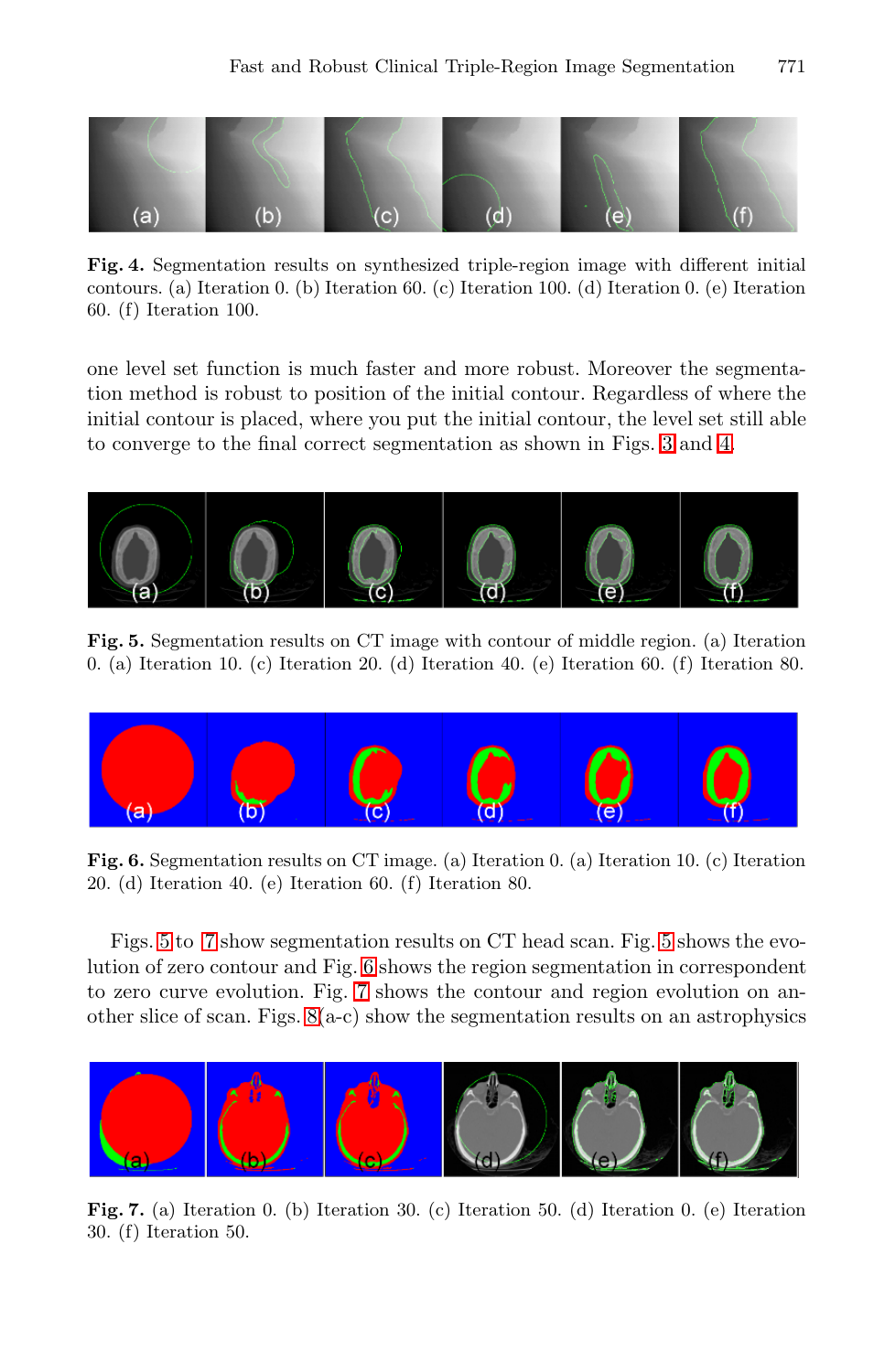772 S. Li et al.



**Fig. 8.** (a) Iteration 0. (b) Iteration 50. (c) Iteration 90. (d) Iteration 0. (e) Iteration 50. (f) Iteration 90.

X-ray. As we can see, even though the image is very noisy and boundaries are also very unclear, the segmentation can still be achieved. Figs.  $8(d-f)$  show the segmentation results on a bone X-ray.

### **4.2 Clinical Acceleration**

Fig. 9 shows the clinical acceleration results. Since the PCA and SVM are able to provide initial boundaries closes to the final boundaries, it takes only few iterations to achieve the final segmentation as shown in the comparison of Figs. 3, 4, 6 and 9. Since that individual PCA is able to reduce the dimension to 10% of the original dimension, which greatly speed up the SVM training and classification. This makes the proposed segmentation method easily being used in the real time application.



**Fig. 9.** Segmentation results on using clinical acceleration. (a) Initial contour provided by SVM . (b) Iteration 5. (c) Iteration 15. (d) Initial contour provided by SVM. (e) Iteration 5. (f) Iteration 15.

## **5 Conclusion**

To facilitate the application of the level set method in clinical triple-region image segmentation, a single level set function based segmentation method is proposed. The method is based on the boundary characteristics of the triple regions. By the new proposed energy modelling, the triple-region segmentation is put into the framework of dual regions segmentation. Using the functional proposed, the triple-region segmentation is naturally formulated as two dual region segmentation problems. The clinical image segmentation acceleration used takes the strengths of both machine learning and the variational level set method while limiting their weaknesses to achieve automatic and fast clinical segmentation. Both a synthesized image and real images are used to test the proposed method.